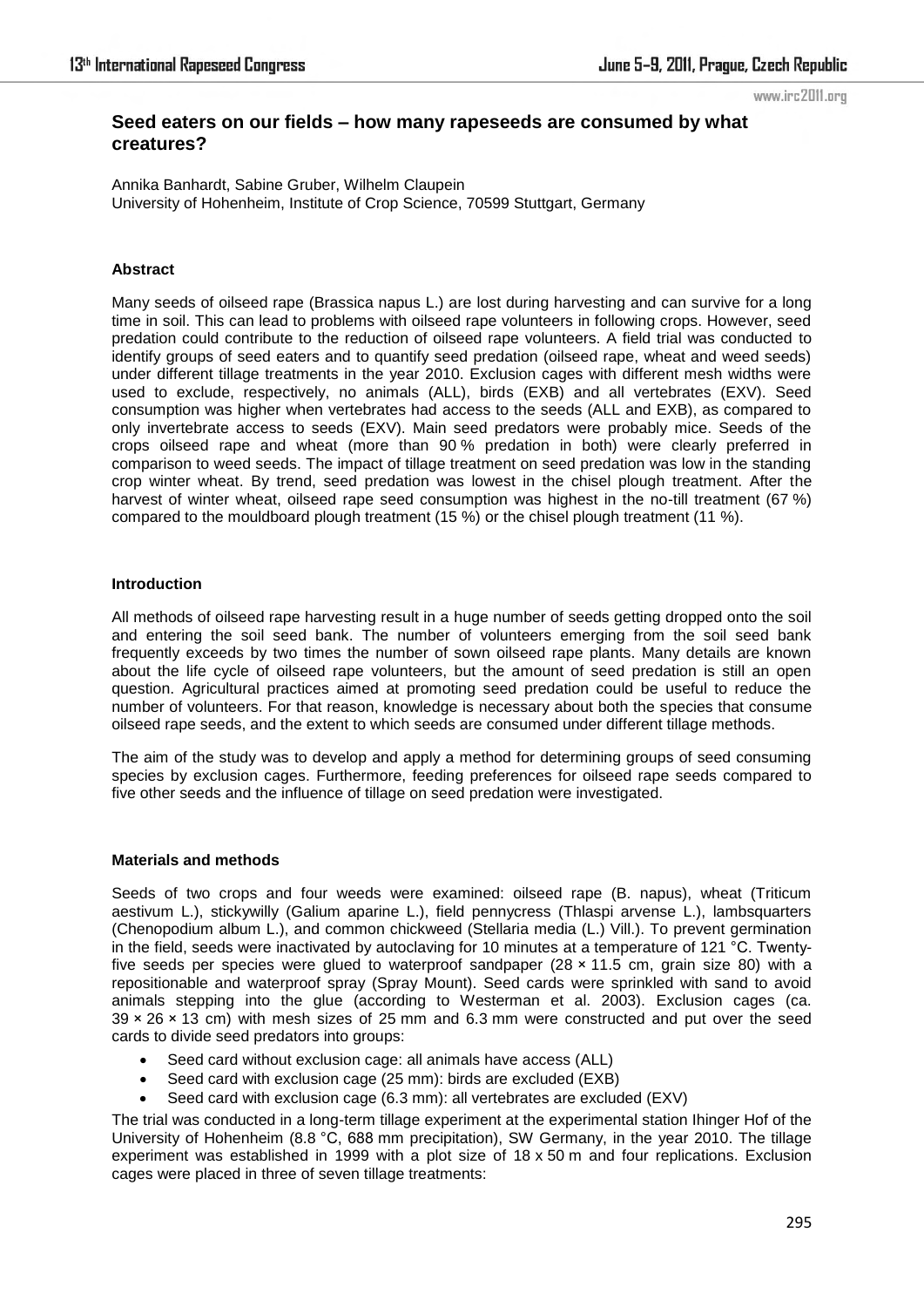- www.irc2011.org
- inversion tillage by mouldboard plough (ca. 20 cm) plus stubble tillage
- non-inversion tillage by chisel-plough (18 cm) plus stubble tillage
- no tillage

One control cage per replication was installed to determine seed loss due to weather conditions. Control cages consisted of wire mesh with a mesh size of 1 mm and a closure head of mesh size 25 mm. Control cages were placed ca. 15 cm above soil surface with four steel tent pegs. The steel tent pegs were covered with insect glue to prevent predators from migrating into the cages. Seed cards were exposed to the field environment in four consecutive periods of 14 days each, three periods in standing winter wheat in June and July, and one period after harvesting in August/September on the (tilled) stubble.

Removed seeds were statistically evaluated with the procedure PROC MIXED of SAS. Data were transformed with the arcsin square-root transformation and analysed using multi-factorial analyses of variance.

# **Results**

As an example, results of the second sampling period in standing winter wheat and results of the fourth sampling period after harvesting are shown. No seed loss due to weather conditions was reported in control cages in either sampling period. Therefore, seed removal was likely to be a consequence of the activity of animals in all predator groups.

# **Dominant predator groups and feeding preferences**

Exclusion of vertebrates led to a decrease in seed consumption, thus vertebrates seemed to be the dominant seed predators in the standing crop (Fig. 1). After harvest, there were fewer differences between predator groups (data not shown).





Crop seeds were clearly preferred by predators in comparison to weed seeds in all sampling periods. In the standing crop more than 90 % of the oilseed rape seeds and wheat seeds were consumed by the groups ALL and EXB, and more than 20 % by the group EXV, independent of tillage method.

# **Effect of tillage**

Effect of tillage on seed predation was low in the standing crop, and the number of removed seeds was similar in the different tillage treatments (Fig. 2). By trend, seed consumption was lowest in the chisel plough treatment.